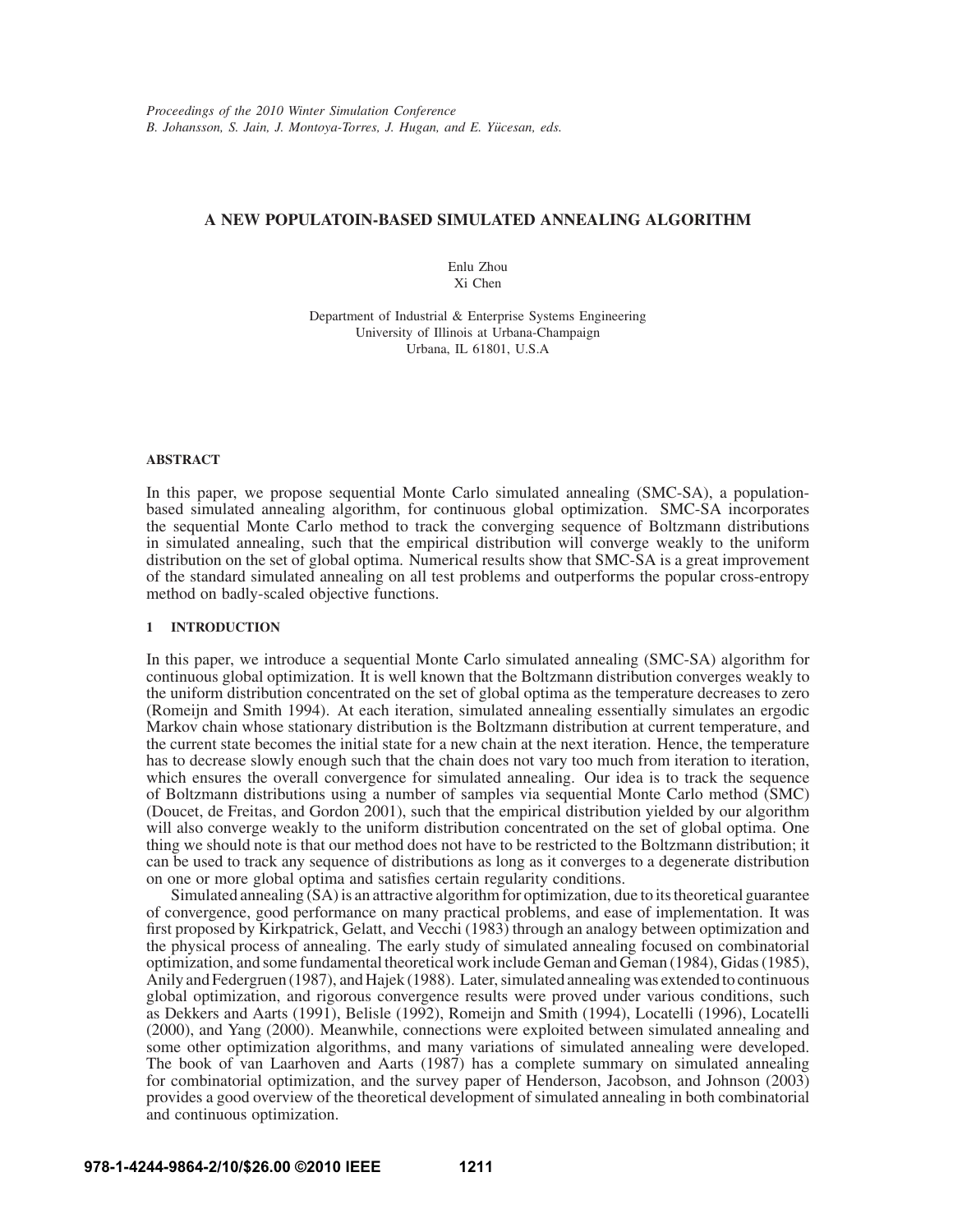The standard SA generates one sample, or in other words candidate solution, at each iteration, and the sequence of candidate solutions converge asymptotically to the optima in probability. To speed up simulated annealing, many variations of simulated annealing were proposed to generate a population of samples or candidate solutions at each iteration. For example, Ruppeiner, Pedersen, and Salamon (1991) present an implementation of simulated annealing with an ensemble of random walkers searching the configuration space in parallel; Mahfoud and Goldberg (1995) propose an effective combination of simulated annealing and genetic algorithms, by incorporating the population approach and recombinative power of genetic algorithms into simulated annealing; Chu, Deng, and Reinitzy (1999) propose a parallel simulated annealing by monitoring and pooling performance statistics simultaneously on all processors and mixing states at intervals to ensure a Boltzmann distribution; Onbasoğlu and Özdamar (2001) develop and compares five different parallel simulated annealing using different approaches for information exchange among processors; van Hentenryck and Vergados (2007) propose a population-based simulated annealing with intensification and diversification. Most recently, Molvalioglu, Zabinsky, and Kohn (2007) and Molvalioglu, Zabinsky, and Kohn (2009) introduce a multi-particle version of simulated annealing which consists of N-particle exploration and N-particle selection steps with a meta-control of the temperature. This method bears some similarity with SMC-SA in the sense that the exploration step can be viewed as a variation of the resampling step in SMC-SA and the selection step is essentially the SA move step in SMC-SA; however, SMC-SA has an importance updating step which plays an important role that will be explained later. The combination of the resampling and SA move steps in SMC-SA is also similar to that in the resample-move particle filter introduced in Gilks and Berzuini (2001), which is however developed for filtering (i.e. sequential state estimation).

Compared with the above algorithms, the main distinction of SMC-SA is in its motivation to closely track the sequence of Boltzmann distributions at each iteration through the use of sequential Monte Carlo method. Viewing each iteration of simulated annealing as trying to reach stationarity of a Markov chain whose stationary distribution is the current Boltzmann distribution, the importance updating step in SMC-SA brings a head start to each iteration in the sense that it updates the previous empirical distribution to a new one "close" to the current Boltzmann distribution, and the SA move step takes the new empirical distribution even "closer" to the stationary distribution. The resampling step in SMC-SA introduces additional approximation error, but it is necessary to keep the diversity of the samples. The goal of SMC-SA is to achieve faster convergence *in time* than the standard simulated annealing through the trade-off between the sample size (i.e., the number of samples or candidate solutions generated at each iteration) and the rate of temperature change: by generating more samples at each iteration we can reduce the time to reach the same accuracy of the solution. In fact, as the numerical results show, SMC-SA not only converges faster in time, but also achieves better solutions than the standard SA using the same total number of samples.

The rest of the paper is organized as follows: Section 2 revisits simulated annealing and motivates the development of SMC-SA; Section 3 introduces SMC-SA with explanations of the rationale behind it; Section 4 presents the numerical results of SMC-SA compared with the standard SA, multi-start SA, and the cross-entropy method; Section 5 concludes the paper.

### **2 REVISITING SIMULATED ANNEALING**

We consider a maximization problem

$$
\max_{x \in \mathcal{X}} H(x),\tag{1}
$$

where the solution space  $\mathscr X$  is a nonempty continuous set in  $R^n$ , and  $H : \mathscr X \to R$  is a deterministic function that is bounded, i.e.,  $\exists H_l > -\infty$ ,  $H_u < \infty$  s.t.  $H_l \leq H(x) \leq H_u$ ,  $\forall x \in \mathcal{X}$ . We denote the optimal function value as *H*<sup>∗</sup>, i.e., there exists an maximum  $x^* \in \mathcal{X}$  such that  $H(x) \le H^* \triangleq H(x^*)$ ,  $\forall x \in \mathscr{X}$ .

Simulated annealing can be viewed as a Metropolis algorithm (Metropolis, Rosenbluth, Rosenbluth, Teller, and Teller 1953), which simulates the density proportional to  $\exp\{H(x)/T\}$  by simulating an ergodic Markov chain whose stationary distribution is the Boltzmann distribution (Robert and Casella 2004). Hence, theoretically we have to simulate the chain for an infinite number of transitions before a sample is truly drawn from this Boltzmann distribution. Once the stationarity of the chain is achieved, we decrease the temperature, and then again have to simulate the new chain for an infinite number of transitions to achieve the stationary distribution which is the Boltzmann distribution at the new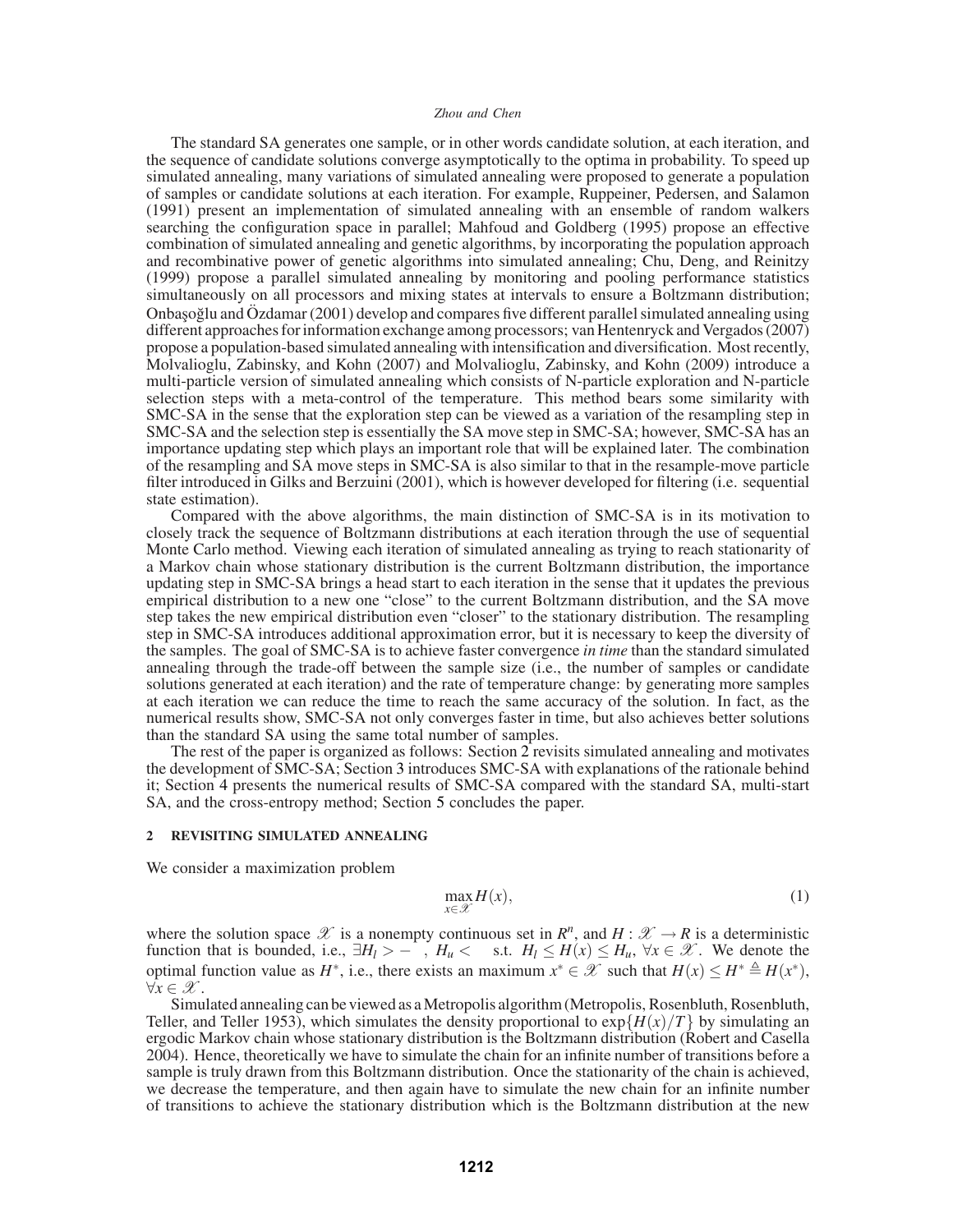temperature. This type of SA is conceptually simple and easier to analyze, but is clearly impractical. In practice, the most often used SA iteratively decreases the temperature and draws one sample. This is equivalent to simulating each Markov chain for only one transition, and hence, the chain almost never achieves stationarity before the temperature changes. Obviously, there could be some algorithms in between these two extremes, such as iteratively decreasing the temperature and drawing a few finite number of samples, which is equivalent to simulating each Markov chain for a few number of times at each temperature. The two extreme cases described above are summarized as follows:

- Infinite-Transition SA (ITSA): It can be viewed as a sequence of Markov chains. Each Markov chain is of infinite length, and converges to the Boltzmann distribution at the current temperature. The temperature is decreased in between subsequent Markov chains.
- Single-Transition SA (STSA): It can be viewed as a sequence of Markov chains. Each Markov chain has only one transition. The temperature is decreased in between subsequent Markov chains.

ITSA and STSA can be also viewed as "homogeneous SA" and "inhomogeneous SA" respectively (van Laarhoven and Aarts 1987), since ITSA can be viewed as a sequence of homogeneous Markov chains, and STSA as one single inhomogeneous Markov chain of infinite length, where the temperature is decreased in between subsequent transitions. "Homogeneous" means the transition probabilities/densities are fixed at all times, and "inhomogeneous" means that probabilities/densities are changing with time in a Markov chain. For the algorithm to converge to the global optima in probability, STSA requires the temperature to decrease slowly enough whereas there is no such requirement on ITSA (van Laarhoven and Aarts 1987). That can be intuitively explained as a result that the Markov chain corresponding to each temperature almost never achieves stationarity in STSA. If the temperature decreases slowly enough, then the subsequent Markov chains do not differ too much, such that when the current state becomes the initial state for the next Markov chain, it is not too far away from the stationary distribution.

In summary, the ITSA achieves stationarity of each subsequent chain perfectly, but it requires an infinite number of simulations of each chain; whereas the STSA only simulates each chain once but almost none of the chains achieve stationarity, and hence it requires a slow enough cooling speed. Motivated by this observation, we ask the question: *Can we follow the stationary distribution of each subsequent chain as close as possible in one step?* Our idea is to use sequential Monte Carlo (SMC) methods to follow the Boltzmann distribution at each temperature and use the Metropolis algorithm to rejuvenate new samples.

# **3 SEQUENTIAL MONTE CARLO SIMULATED ANNEALING**

In this section, we propose the sequential Monte Carlo simulated annealing (SMC-SA) algorithm. The idea is to incorporate sequential Monte Carlo method to track the sequence of Boltzmann distributions in simulated annealing. It has three main steps: importance updating, resampling, and SA move. The importance updating step is based on the principle of importance sampling, and it essentially updates the empirical distribution from last iteration to a new one that is close to the target distribution of this iteration. More specifically, it takes the current Boltzmann distribution *fk* as the target distribution, and the previous Boltzmann distribution *fk*−<sup>1</sup> as the proposal distribution. Thus, given the previous samples are already distributed approximately according to *fk*−<sup>1</sup> and the weights of these samples are updated in proportion to  $f_k(\cdot)/f_{k-1}(\cdot)$ , the new empirical distribution formed by these weighted samples will closely follow  $f_k$ . The resampling step redistributes the samples such that they all have equal weights. The SA move step performs one iteration of simulated annealing on each sample to generate a new sample or candidate solution. This step essentially takes the current empirical distribution as the initial distribution, and simulates one transition of the Markov chain whose stationary distribution is the current Boltzmann distribution  $f_k$ . Hence, the resultant empirical distribution will be brought even closer to  $f_k$ . The resampling step together with the SA move step prevents sample degeneracy, or in other words, keeps the sample diversity and thus the exploration of the solution space. We explain the main steps in more detail in the following.

## **3.1 Importance Updating**

The importance updating step is based on importance sampling (Robert and Casella 2004), which essentially performs a change of measure. Thus, the expectation under one distribution can be estimated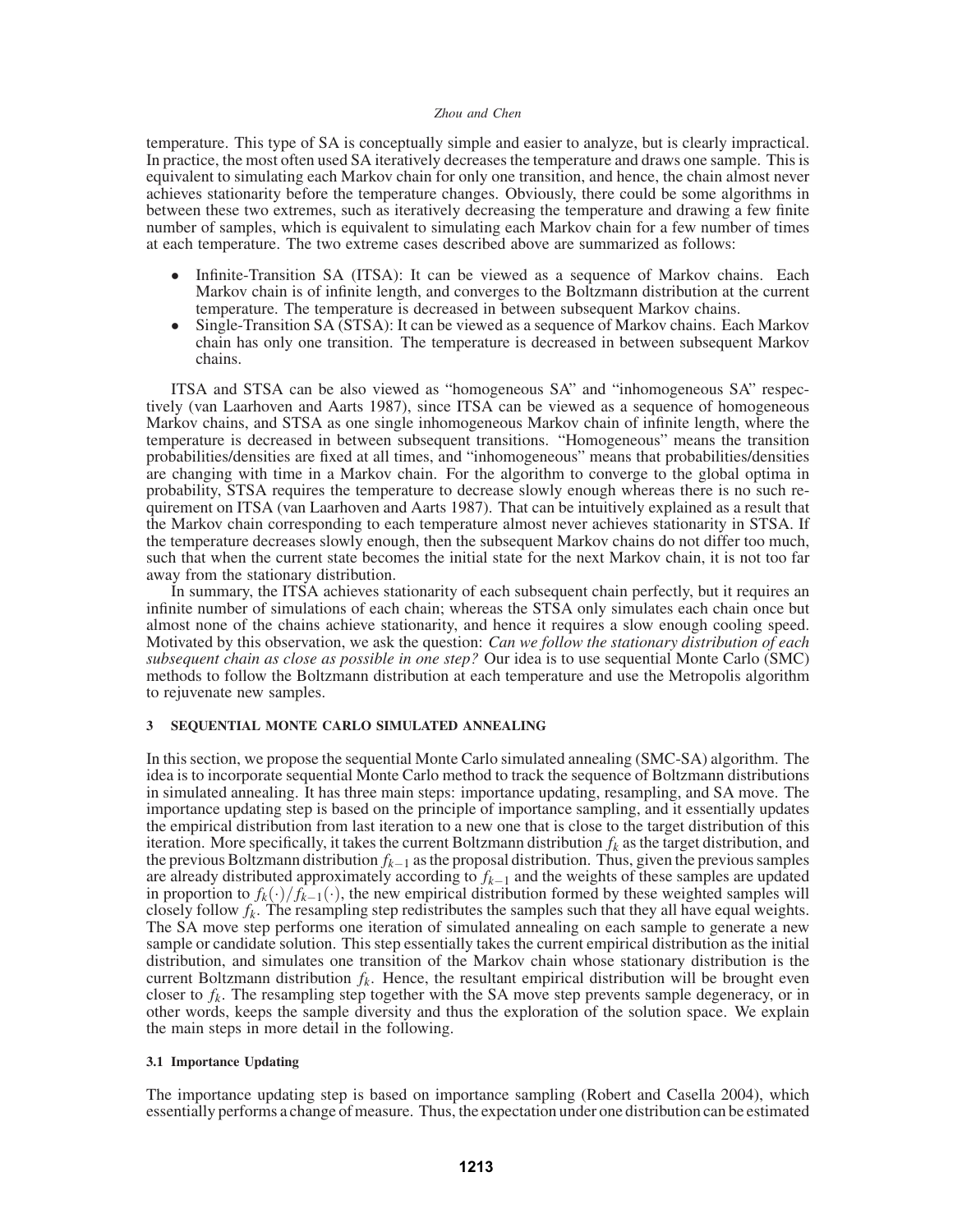using the samples drawn from another distribution with appropriate weighting. Specifically, let *f* and *g* denote two probability density functions. For any integrable function  $\phi$ , its integration with respect to *f* equals to

$$
I_{\phi} = \int \phi(x)f(x)dx = \int \phi(x)\frac{f(x)}{g(x)}g(x)dx.
$$
 (2)

,

If we draw independent and identically distributed (i.i.d.) samples  $\{x^i\}_{i=1}^N$  from *g* and set their weights  $\{w^i\}_{i=1}^N$  according to

$$
W^{i} = \frac{f(x^{i})}{g(x^{i})}, \ \ w^{i} = \frac{W^{i}}{\sum_{j=1}^{N} W^{j}}
$$

then in view of (2), an estimate of  $I_{\phi}$  is

$$
\hat{I}_{\phi} = \frac{1}{N} \sum_{i=1}^{N} W^{i} \phi(x^{i}), \quad x^{i} \stackrel{\text{iid}}{\sim} g,
$$

and an approximation of *f* is

$$
\hat{f}(x) = \sum_{i=1}^{N} w^i \delta_{x^i}(x),\tag{3}
$$

where  $\delta$  denotes the Dirac delta function, which satisfies

$$
\int \phi(x)\delta_{y}(x)dx = \phi(y).
$$

In other words,  $\{x^i, w^i\}_{i=1}^N$  is a weighted sample from *f*, and  $\hat{f}$  defined in (3) is an empirical distribution of *f* .

In simulated annealing, suppose we already have i.i.d. samples  $\{x_{k-1}^i\}_{i=1}^N$  from the last Boltzmann with the last in graduated annual security of the last  $\alpha$ distribution, using the importance sampling principle described above we can obtain weighted samples  ${x_k^i, w_k^i}_{i=1}^N$  that are distributed to the current Boltzmann distribution. More specifically, the Boltzmann density at time *k* is

$$
f_k(x) = \frac{1}{Z_k} \exp\left\{\frac{H(x)}{T_k}\right\},\,
$$

where  $Z_k = \int \exp\{H(x)/T_k\}dx$  is the normalization constant,  $H(x)$  is the objective function in (1), and  $T_k$  is often referred to as the temperature at time  $k$ . Noticing that

$$
\frac{f_k(x)}{f_{k-1}(x)} = \frac{\exp\left\{H(x)\left(\frac{1}{T_k} - \frac{1}{T_{k-1}}\right)\right\}}{Z_k/Z_{k-1}}, \ \ k = 2, \ldots,
$$

an approximation of  $f_k$  is

$$
\hat{f}_k(x) = \sum_{i=1}^N w_k^i \delta_{x_{k-1}^i}(x), \ \ x_{k-1}^i \stackrel{\text{iid}}{\sim} f_{k-1},
$$

where

$$
w_k^i \propto \exp\left\{H(x_{k-1}^i) \left(\frac{1}{T_k} - \frac{1}{T_{k-1}}\right)\right\}, \sum_{i=1}^N w_k^i = 1, k = 2,...
$$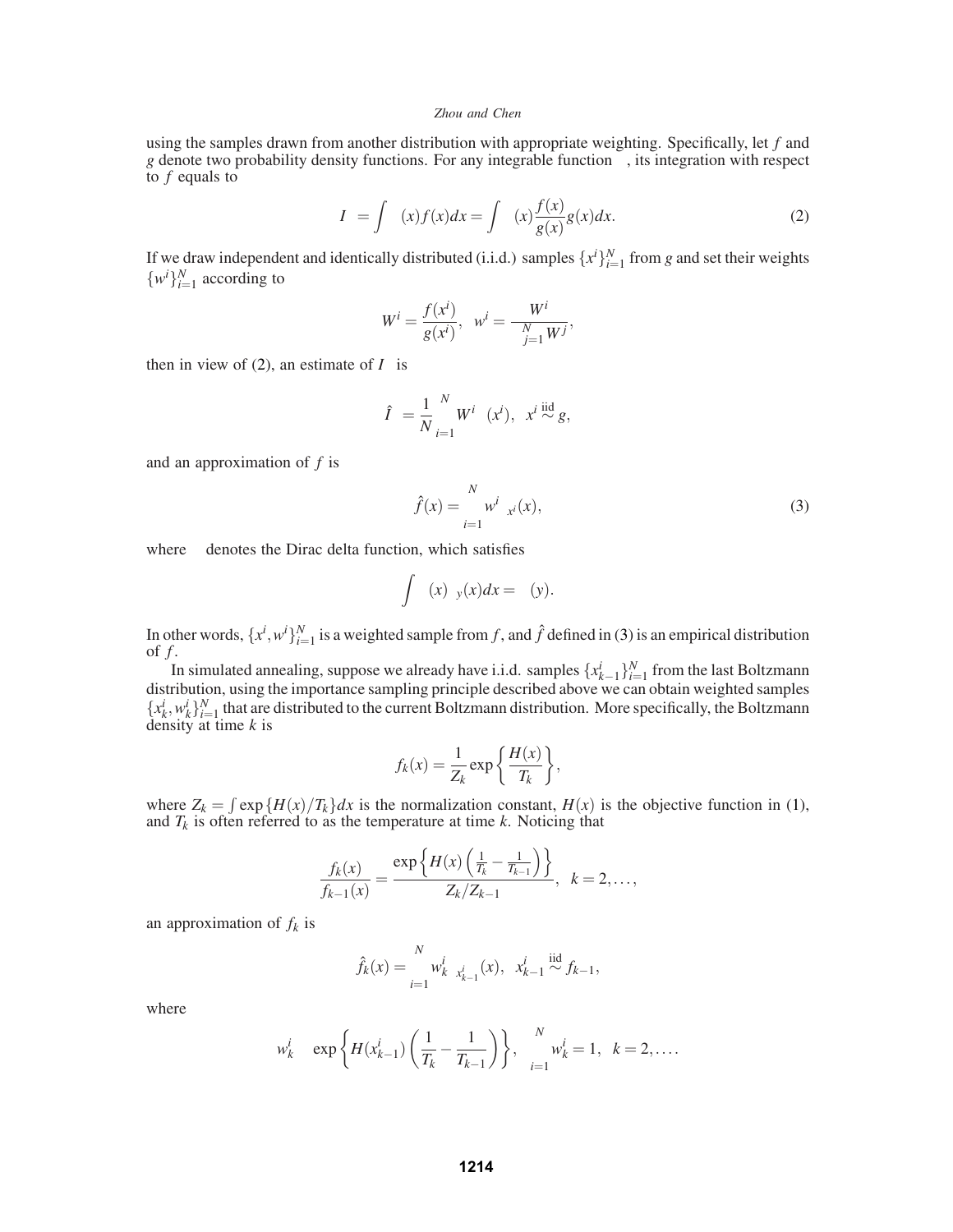Assuming that we do not have any prior knowledge about the optima, we draw the initial samples from a uniform distribution over the solution space, i.e.,

$$
f_0(x) \approx 1, \ \ \forall x \in \mathscr{X}.
$$

Since

$$
\frac{f_1(x)}{f_0(x)} \propto \exp\left\{\frac{H(x)}{T_1}\right\},\,
$$

the weights at time 1 should satisfy

$$
w_1^i \propto \exp\left\{\frac{H(x_0^i)}{T_1}\right\}, \quad \sum_{i=1}^N w_1^i = 1.
$$

In the following, we refer to *N* as the sample size, i.e., the number of samples or candidate solutions generated at each iteration. We assume *N* is constant for every iteration.

#### **3.2 Resampling**

The importance updating step gives us  $\hat{f}_k = \sum_{i=1}^N w_k^i \delta_{x_{k-1}^i}$ , an approximation of  $f_k$ . However, the weighted samples  $\{x_{k-1}^i, w_k^i\}_{i=1}^N$  will suffer from the problem of degeneracy that will be explained shortly. Therefore, the resampling step is needed to sample from the weighted samples  $\{x_{k-1}^i, w_k^i\}_{i=1}^N$  in order to generate *N* i.i.d. new samples  $\{\tilde{x}_k^i\}_{i=1}^N$ , which are still approximately distributed according to  $f_k$ . In SMC-SA, we use sampling with replacement scheme for the resampling step. There are several other resampling schemes mainly for the purpose of variance reduction, such as stratified resampling, residual resampling (Liu and Chen 1998), and multinomial resampling (Gordon, Salmond, and Smith 1993), and their effects on the algorithm performance will be studied in the future.

The purpose of resampling can be explained from different perspectives. From sampling perspective, the resampling step together with the SA move step help to overcome sample degeneracy. Without resampling, after a few iterations, only few samples would have dominating weights and most others have weights close to 0. These negligible samples waste future computation effort, since they do not contribute much to the updating of the empirical distribution. In contrast, with resampling, samples with large weights would have multiple copies, and these identical copies lead to different samples because of the SA move step next. Hence, resampling keeps the diversity of samples and ensure that every sample is useful. From the optimization perspective, resampling brings more exploration to the neighborhood of good solutions. It is similar to the selection step in genetic algorithms, where the elite parents would have more offsprings.

# **3.3 SA Move**

At iteration *k*, the SA move is one step of the Metropolis algorithm with the target distribution being the Boltzmann distribution with density  $f_k$ . As  $\{\tilde{x}_k^i\}_{i=1}^N$  are the initial states of the Markov chain and are distributed "closely" according to  $f_k$ , new samples  $\{x_k^i\}$  generated from  $\{\tilde{x}_k^i\}$  by the SA move step are even "closer" to the stationary distribution  $f_k$ . The  $\tilde{S}A$  move step is essentially the same as the SA algorithm, and is described below for clarity.

# **Algorithm 1.** *SA Move at iteration k in SMC-SA*

- Choose a symmetric proposal distribution  $g_k(\cdot|x)$ , such as uniform or normal distributions *with mean x.*
- $\bullet$  *Generate*  $y_k^i \sim g_k(y|\tilde{x}_k^i), i = 1, \ldots, N.$
- *Calculate acceptance probability*

$$
\rho_k^i = \min\left\{\exp\left(\frac{H(y_k^i) - H(\tilde{x}_k^i)}{T_k}\right), 1\right\}.
$$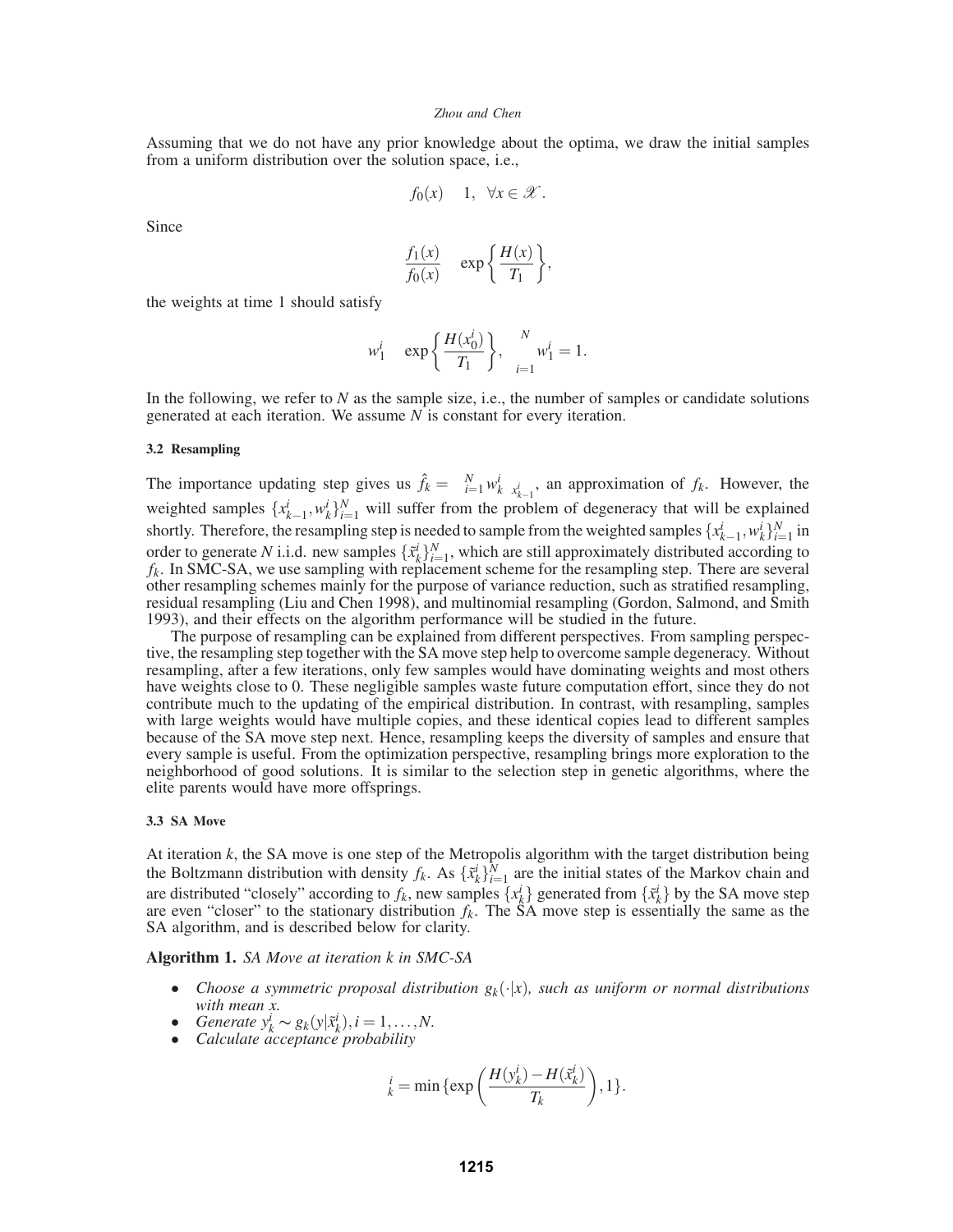• *Accept/Reject*

$$
x_k^i = \begin{cases} y_k^i, & w.p. \rho_k^i; \\ \tilde{x}_k^i, & w.p. \ 1 - \rho_k^i. \end{cases}
$$

In summary, for the maximization problem (1), our proposed algorithm is as follows.

**Algorithm 2.** *Sequential Monte Carlo Simulated Annealing (SMC-SA)*

- *Input: sample size N, cooling schedule for*  ${T_k}$ .
- *Initialization: generate x<sup>i</sup>* 0  $\frac{di}{i\alpha}$  Unif( $\mathscr{X}$ ), and compute normalized weights  $w_1^i$  ∝ exp $\left\{\frac{H(x_0^i)}{T_1}\right\}$  $\frac{(x_0^l)}{T_1}$ ,  $i = 1, 2, \ldots, N$ . Generate i.i.d. samples  $\{x_1^i\}_{i=1}^N$  *from*  $\{x_0^i, w_1^i\}_{i=1}^N$ . Set  $k = 2$ .
- *At iteration k:*
	- *Importance Updating: compute normalized weights* $w_k^i \propto \exp\left\{H(x_{k-1}^i)\left(\frac{1}{T_k}-\frac{1}{T_{k-1}}\right)\right\}$ **.**
	- $-$  *Resampling: draw i.i.d. samples*  $\{\tilde{x}_k^i\}_{i=1}^N$  *from*  $\{x_{k-1}^i, w_k^i\}_{i=1}^N$ .
	- **-** *SA Move: generate*  $x_k^i$  *from*  $\tilde{x}_k^i$  *for each i, i* = 1,...,*N, according to Algorithm 1.*
	- **–** *Stopping: if a stopping criterion is satisfied, return* max*<sup>i</sup> H*(*x<sup>i</sup> <sup>k</sup>*)*; otherwise, k* := *k*+1 *and continue.*

# **4 NUMERICAL EXPERIMENTS**

In this section, we present the numerical results of the proposed SMC-SA algorithm compared with the standard SA, multi-start SA, and the cross-entropy (CE) method (Rubinstein 1999) on several well-known unconstrained and continuous benchmark optimization problems.

# **4.1 Selected Benchmark Problems**

The six selected benchmark problems (Corana, Marchesi, Martini, and Ridella 1987, Yao and Liu 1996, Kroese, Porotsky, and Rubinstein 2006, Pintér 1996) are listed below. The original problems are all minimization problems. The SMC-SA method is presented in maximization form, so we take the negative value of the objective function, and convert them to maximization problems. The plots of these objective functions in two dimensions are shown in Figure. 1.

(a) Dejong's 5th function (n=2)

$$
H_a(x) = -\left[0.002 + \sum_{j=1}^{25} \frac{1}{j + \sum_{i=1}^{2} (x_i - a_{ji})^6}\right]^{-1},
$$

where *aj*<sup>1</sup> = (−32,−16,0,16,32,−32,−16,0,16,32,−32,−16,0,16,32, −32,−16,0,16,32,−32,−16,0,16,32) and *aj*<sup>2</sup> = (−32,−32,−32,−32,−32,−16,−16,−16,−16,−16,0,0,0,0,0, 16,16,16,16,16,32,32,32,32,32). The global maximum is at  $x^* = (-32, -32)^T$ , and  $H_a^* \approx$ −0.998.

(b) Powel singular function (n=20)

$$
H_b(x) = -\sum_{i=2}^{n-2} \left[ (x_{i-1} + 10x_i)^2 + 5(x_{i+1} - x_{i+2})^2 + (x_i - 2x_{i+1})^4 + 10(x_{i-1} - x_{i+2})^4 \right],
$$

where  $x^* = (0, \dots, 0)^T$ ,  $H_b^* = 0$ .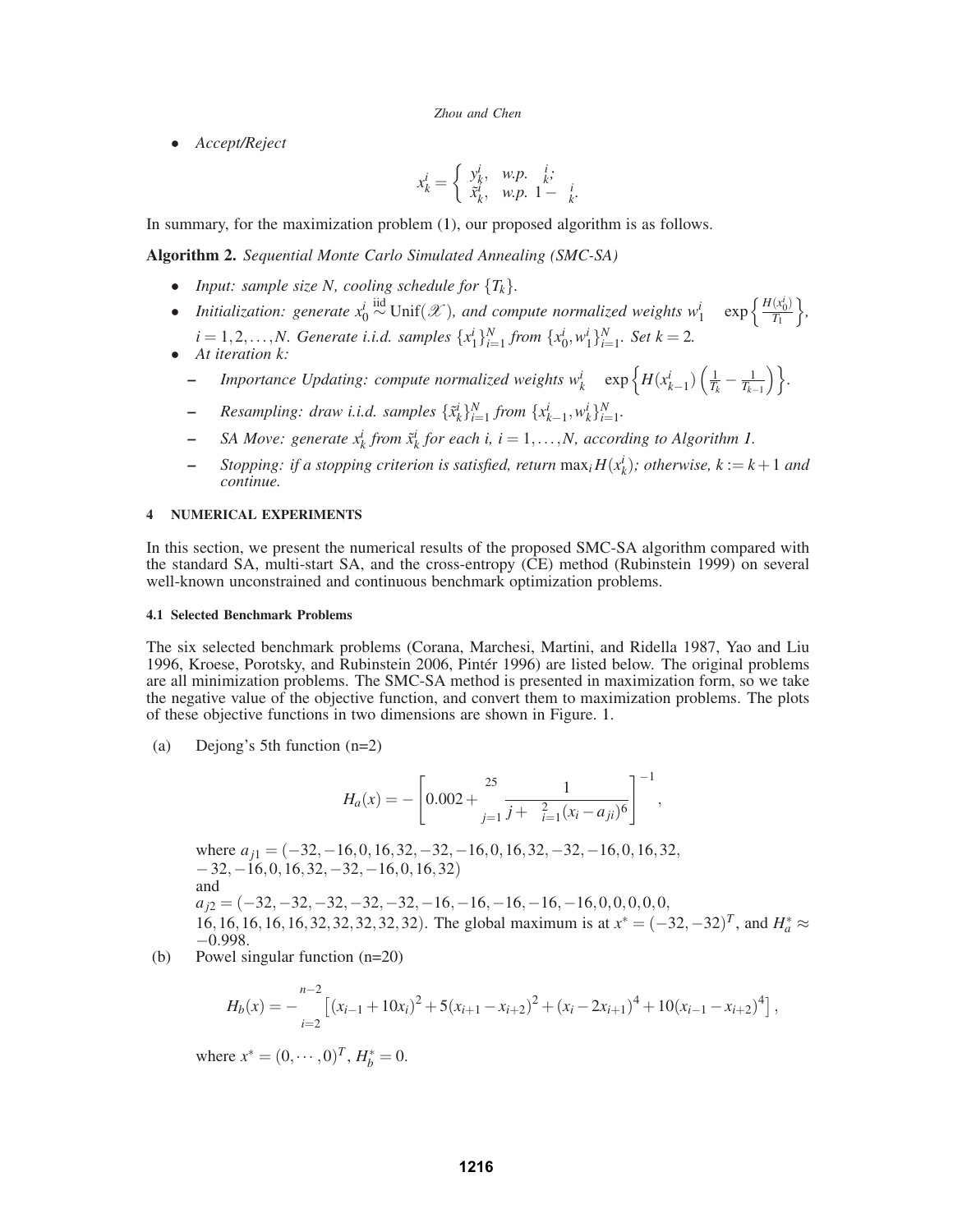(c) Rosenbrock function (n=20)

$$
H_c(x) = -\sum_{i=1}^{n-1} \left[ 100(x_{i+1} - x_i^2)^2 + (x_i - 1)^2 \right],
$$

where  $x^* = (1, \dots, 1)^T$ ,  $H_c^* = 0$ . (d) Griewank function (n=20)

$$
H_d(x) = -\left[\frac{1}{4000} \sum_{i=1}^n x_i^2 - \prod_{i=1}^n \cos\left(\frac{x_i}{\sqrt{i}}\right) + 1\right],
$$

where  $x^* = (0, \dots, 0)^T$ ,  $H_d^* = 0$ . (e) Trigonometric function  $(n=10)$ 

$$
H_e(x) = -1 - \sum_{i=1}^{n} \left[ 8\sin^2(7(x_i - 0.9)^2) + 6\sin^2(14(x_i - 0.9)^2) + (x_i - 0.9)^2 \right],
$$

(f) where  $x^* = (0.9, \dots, 0.9)^T$ ,  $H_e^* = -1$ .<br>(f) Pintér's function (n=10)

$$
H_f(x) = -\left[\sum_{i=1}^n ix_i^2 + \sum_{i=1}^n 20i\sin^2(x_{i-1}\sin x_i - x_i + \sin x_{i+1}) + \sum_{i=1}^n i\log_{10}(1 + i(x_{i-1}^2 - 2x_i + 3x_{i+1} - \cos x_i + 1)^2)\right],
$$

where  $x^* = (0, \dots, 0)^T$ ,  $H_f^* = 0$ .

### **4.2 Comparison of SMC-SA, standard SA, multi-start SA and CE**

As a comparison of the proposed SMC-SA method, we also solved the above benchmark problems using the standard SA algorithm, multi-start SA, and CE method, and compared the average performance based on 100 independent runs.

For SMC-SA, standard SA, and multi-start SA, we use the logarithm temperature reduction form, i.e., the temperature at the  $k^{th}$  iteration is  $T_k = |H^*(x_{k-1})| / \log(k+1)$ , where  $H^*(x_{k-1})$  is the optimal sample function value at the  $(k-1)$ <sup>th</sup> iteration. The reason for using  $|H^*(x_{k-1})|$  is because the weights  $w_k^i$  are calculated in proportion to the exponential function  $\exp\left\{H(x_{k-1}^i)\left(\frac{1}{T_k}-\frac{1}{T_{k-1}}\right)\right\}$ , which may get exploded if the argument of the exponential function is large, and may become identical values if the argument is in the flat tail of the exponential function. By using  $|H^*(x_{k-1})|$  in the temperature, the weights will not depend too much on the value of  $H(x_{k-1}^i)$ .

In these four methods, the initial candidate solutions are all chosen randomly according to the uniform distribution on [−50,50] *<sup>n</sup>*. For SMC-SA, the proposed distribution in the SA move step is the normal distribution with standard deviation  $\alpha\beta^k$  at iteration *k*, where  $\alpha = 10$ ,  $\beta = 0.995$  for objective functions  $H_a$  and  $H_b$ , and  $\beta = 0.998$  for  $H_c$ ,  $H_d$ ,  $H_e$ , and  $H_f$ ; the sample size is  $N = 200$  for  $H_a$ ,  $H_b$ ,  $H_d$  and  $H_f$ , and  $N = 1000$  for the high-dimensional problems  $H_c$  and  $H_e$ . For the standard SA and the multi-start SA, the parameter settings are the same as in SMC-SA for each problem, i.e, the same temperature function, proposal distributions, and the same sample size *N* in multi-start SA. For the CE method, we use the normal distributions as the parameterized family; the initial mean  $\mu_0$  is chosen randomly according to the uniform distribution on  $[-50,50]^n$ , and the initial standard deviation is set to be  $\Sigma_0 = 500 I_{n \times n}$ ; the quantile parameter  $\rho$  is set be 0.01; the sample size *N* is 400 for  $H_a$ , 500 for  $H_b$ , and 5000 for  $H_c - H_f$ . The standard CE method suffers from the "freezing" problem due to fast convergence of the parameterized family p.d.f.  $f(\cdot,\theta_k)$  to a degenerated distribution, and the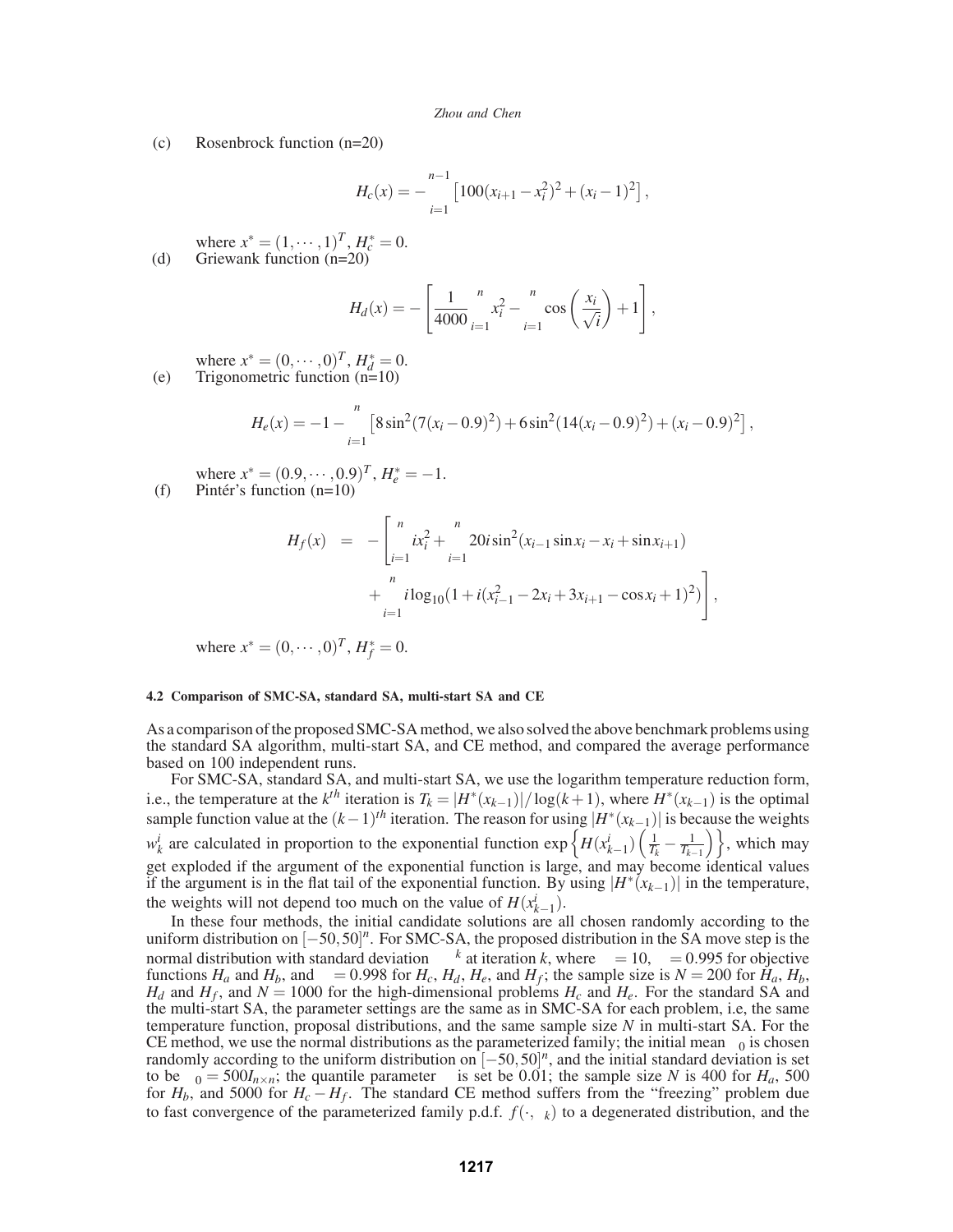

Figure 1: Test problems in two dimensions

solution will converge to a local optimum quickly. In the algorithm, we apply the smoothing parameter updating procedure to solve the "freezing" problem (DeBoer, Kroese, Mannor, and Rubinstein 2005). At iteration *k*, the parameter is updated smoothly by a weighted average of  $\hat{\theta}_{k-1}$  and  $\theta_k$ , i.e.,

$$
\hat{\theta}_k = v\theta_k + (1 - v)\hat{\theta}_{k-1}, \quad v \in (0, 1)
$$
\n
$$
(4)
$$

The smoothing parameter is set to be  $v = 0.2$ , which is found to work best by trial and error in our experiments.

Table 1 shows the average performance based on 100 independent runs, where  $H^*$  is the true optimal value of  $H(\cdot)$ ,  $\bar{H}^*$  is the average optimal value computed by each of the methods, *std\_err* is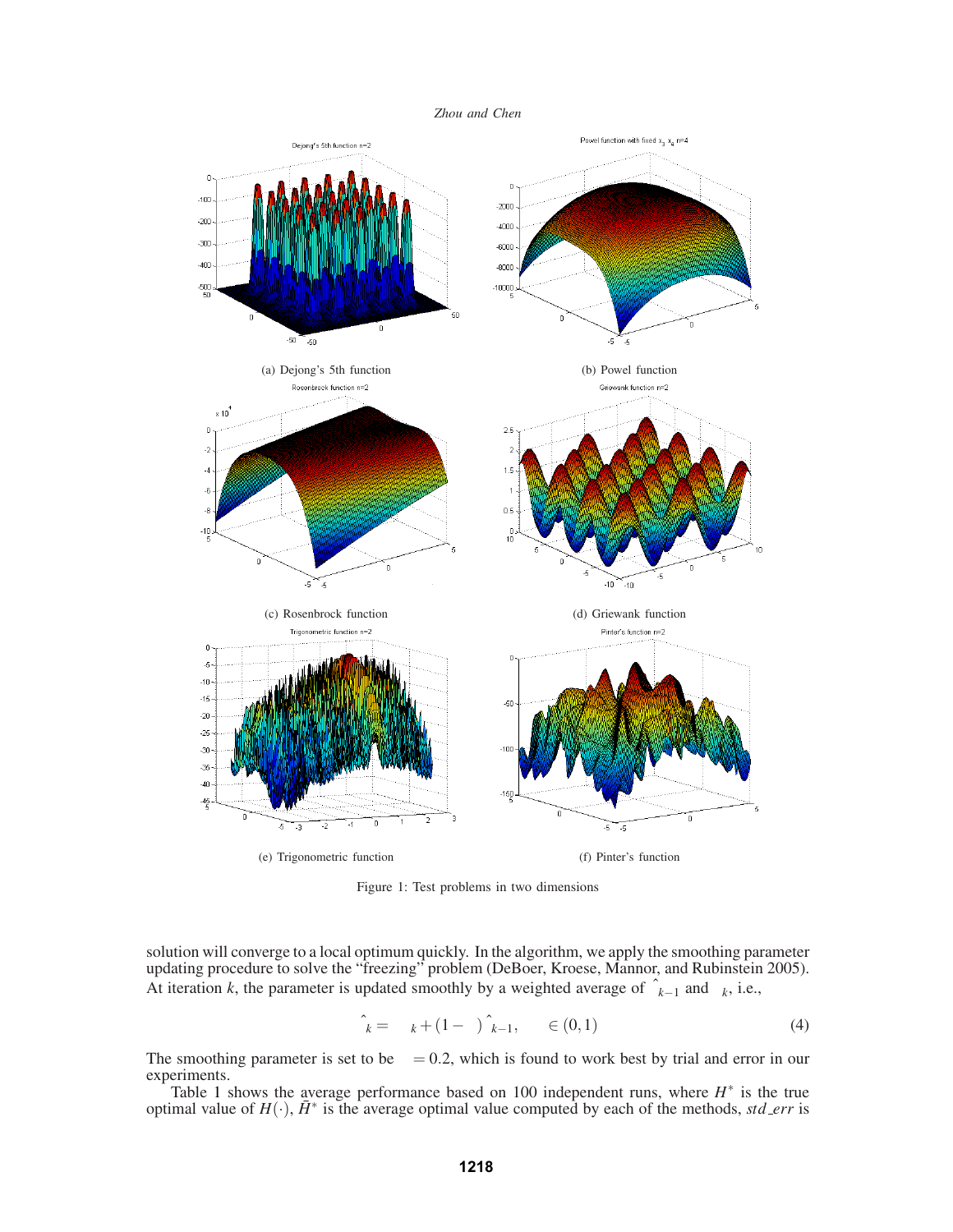the standard error of the optimal values, and  $M_{\varepsilon}$  is the number of  $\varepsilon$ -optimal solutions out of 100 runs. In this numerical experiment, we consider  $\varepsilon = 10^{-5}$  for problem  $H_a$ ,  $H_d$ ,  $H_e$ , and  $H_f$ , and  $\varepsilon = 0.01$ for problems  $H_b$  and  $H_c$ . Fig. 2 shows the average value of  $H(\cdot)$  v.s. the total number of samples for these four methods.

|                |          | SMC-SA                |     | multi-start SA          |     | standard SA         |             | $CE (v = 0.2)$            |             |
|----------------|----------|-----------------------|-----|-------------------------|-----|---------------------|-------------|---------------------------|-------------|
|                | $H^\ast$ | $H^*(std\_err)$       | M.  | $H^*(std\_err)$         | М.  | $H^*(std\_err)$     | $M_{\circ}$ | $H^*(std\_err)$           | $M_{\circ}$ |
| $H_a$          | $-0.998$ | $-0.998(1.34E-7)$     | 100 | $-1.0024(0.0014)$       | 19  | $-3.999(0.2117)$    |             | $-1.544(0.0695)$          | 51          |
| H <sub>b</sub> |          | $-0.0064(4.95E-4)$    | 81  | $-20.45(4.26)$          |     | $-89.62(1.277)$     |             | $-113.3(66.39)$           | 69          |
| $H_{\alpha}$   |          | $-4.673(0.249)$       |     | $-5.623(0.313)$         |     | $-377.8(5.478)$     |             | $-17.35(0.0113)$          |             |
| $H_d$          |          | $-1.80E-7(2.81E-9)$   | 100 | $-2.44E - 7(4.25E - 9)$ | 100 | $-0.274(0.0029)$    |             | $-7.44E - 12(3.09E - 13)$ | 100         |
| $H_e$          |          | $-1.225(0.0275)$      | 56  | $-1.407(0.035)$         |     | $-41.61(3.25)$      |             | $-1(0.0E00)$              | 100         |
| $H_{\ell}$     |          | $-6.16E-16(1.86E-17)$ | 100 | $-6.13E-6(4.87E-6)$     | 98  | $-1.00E + 3(85.91)$ |             | $-0.1777(0.0037)$         |             |

Table 1: Average Performance of SMC-SA, multi-start SA, standard SA and CE on Benchmark Problems

From the results, we may see that for all of these six benchmark problems, SMC-SA outperforms the standard SA. SMC-SA provides much more accurate solutions with smaller standard error, and it also converges faster than standard SA on problems  $H_a$ ,  $H_d - H_f$ . SMC-SA performs better than multi-start SA on problems  $H_a$ ,  $H_b$ ,  $H_e$  and  $H_f$  in both accuracy and convergence rate, and performs slightly better than multi-start SA on problems  $H_c$  and  $H_d$ . In all the problems except  $H_d$  and  $H_e$ , SMC-SA performs better than CE in accuracy. SMC-SA converges faster than CE on the first two problems; on the last four problems, it converges faster than CE at the very beginning, and then slower.

Dejong's 5th function  $H_a$  has low dimension ( $n = 2$ ) and limited number of local optima, and the optima are scattered as shown in Fig. 1(a). SMC-SA outperforms the other three methods in both accuracy and convergence rate. All the solutions by SMC-SA of the 100 replications are 10−5-optimal solutions, whereas there are only 19 by multi-start SA and near half of the solutions by CE. SMC-SA is a population-based algorithm, and it explores the candidate solutions around several promising samples in each iteration. This avoids the candidate solution being trapped in one local optimum, and also concentrates the searching area around several promising candidate solutions. The better the performance of the solution is, the more samples it will generate around it. Moreover, in the low dimensional problem with limited number of local optima, using large enough sample size *N*, the candidate solutions are more likely to be guided to the global optimum. Multi-start SA takes the best solution among *N* independent standard SA solutions. The *N* candidate solutions at each iteration do not interact each other, and hence the new solutions will not concentrate around the elite samples. Standard SA stops producing better solution very early, since it is difficult to escape from a local optimum. CE performs better than standard SA, since it is also a population-based algorithm, and may not be easily trapped in the local optima, especially when using small smoothing parameter <sup>ν</sup>. But with small smoothing parameter, the convergence is slow and it needs more function evaluations to get good enough solutions.

Powel singular  $H_b$  and Rosenbrock  $H_c$  functions are high-dimensional ( $n = 20$ ) badly-scaled functions. For Powel singular function  $H_b$ , SMC-SA performs much better than multi-start SA, standard SA, and CE. For Rosenbrock function  $H_c$ , none of four methods provide good enough solutions. SMC-SA converges slowly, but gives the best average optimal value −4.673; multi-start SA performs slightly worse than SMC-SA; standard SA provides the worst solution. For these two benchmark problems, there are a small number of local optima, but the functions are badly-scaled. SMC-SA improves the solution slightly during the iterations by exploring more around the promising samples. The objective function is smooth and has a small number of local optima, and thus, even with high dimensions, SMC-SA has a low chance to mislead all the sample to concentrate on certain local optimum. SMC-SA outperforms multi-start SA on the Powel singular function, but performs similarly as multi-start SA on the Rosenbrock function.

Griewank  $H_d$  ( $n = 20$ ), Trigonometric  $H_e$  ( $n = 10$ ), and Pinter  $H_f$  ( $n = 10$ ) are high-dimensional problems with a large number of local optima, and the number of local optima increases exponentially with the problem dimension. Pinter  $H_f$  is also a badly-scaled function. In these three examples, the performance of SMC-SA, multi-start SA and CE is much better than standard SA, since populationbased methods may not easily get trapped in local optima. SMC-SA converges very fast to a good solution at the very beginning, and then slowly improves the solution. For Griewank  $H_d$ , CE provides slightly more accurate solution than SMC-SA and multi-start SA; all the best solutions by SMC-SA, multi-start SA and CE are 10−5-optimal solutions. For Trigonometric function *He*, CE performs better than SMC-SA and multi-start SA in both accuracy and convergence rate; all the 100 best solutions by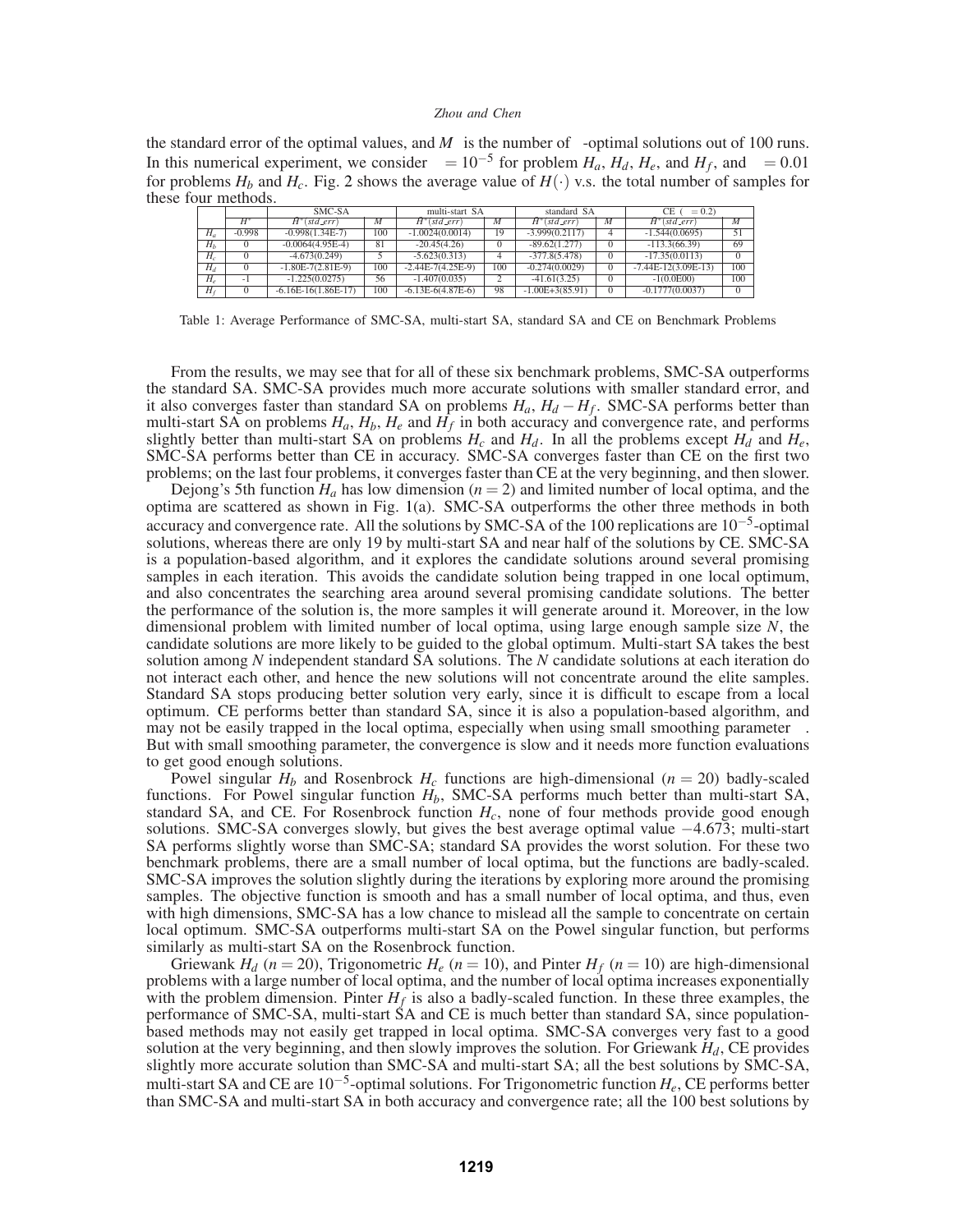

Figure 2: Average Performance of SMC-SA, multi-start SA, standard SA and CE

CE are 10−5-optimal solutions, and *M*10−<sup>5</sup> is only 56 by SMC-SA and 2 by multi-start SA; SMC-SA provides highly accurate solutions but with lower probability. For Pinter's function  $H_f$ , SMC-SA and multi-start SA provide more accurate solutions than CE, and all the solutions are within  $10^{-5}$ difference between the true optimal value 0, whereas CE has 0 solutions that are 0.01-optimal. For high-dimensional well-scaled problems with a large number of local optima, such as  $H_d$  and  $H_e$ , CE outperforms SMC-SA, and SMC-SA performs slightly better than multi-start SA. That is because with large number of local optima, SMC-SA may mislead to explore around local optima. To improve the performance of SMC-SA, we use a large exploration reduction rate  $\beta = 0.998$ , which allows more exploration without trapped in certain local optimum. For the badly-scaled and with large local optima problem  $H_f$ , SMC-SA performs better than multi-start SA and CE. Even when the number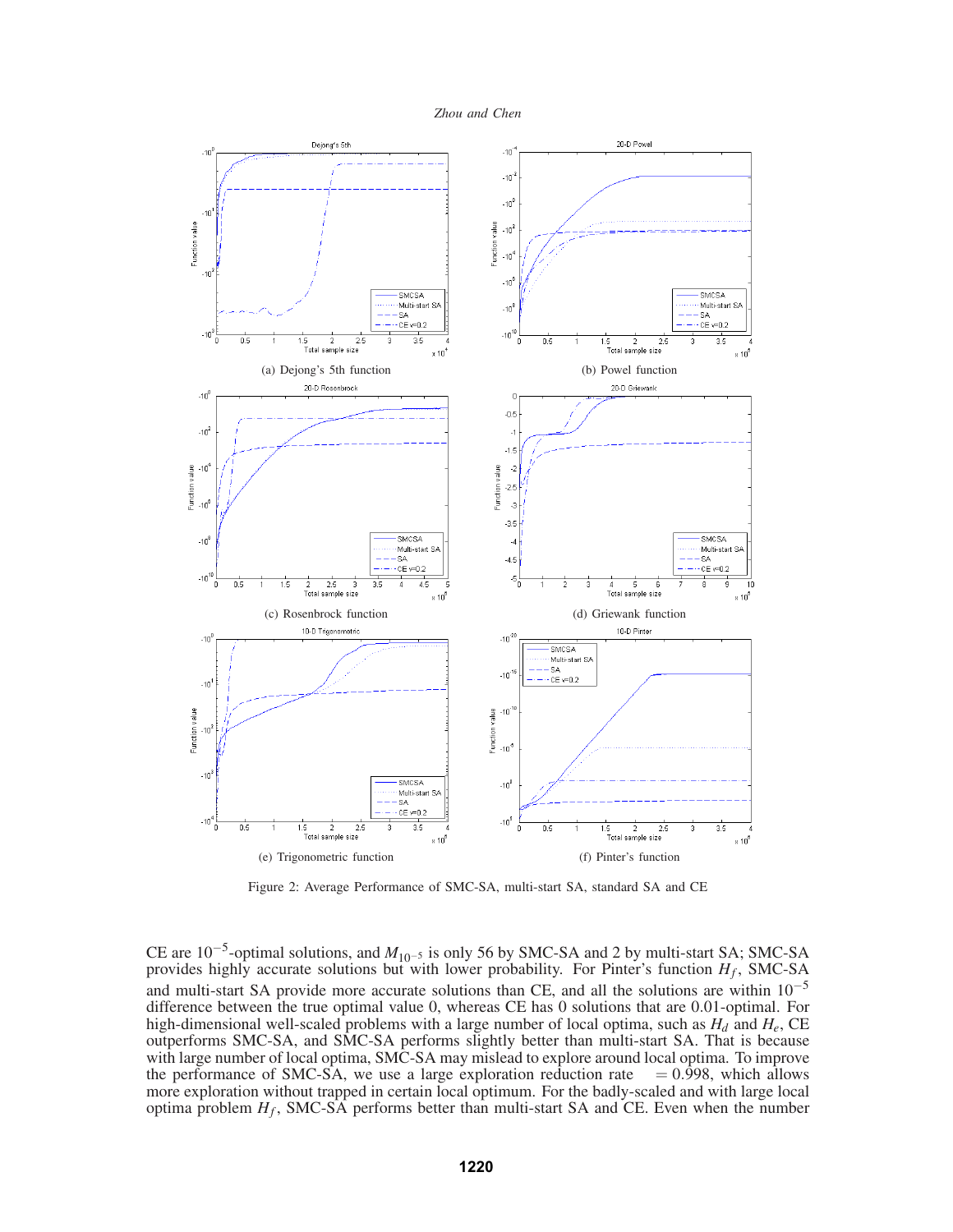of optima is large, we sacrifice the convergence rate to explore a larger area in order to improve the accuracy.

In summary, SMC-SA is a great improvement of the standard SA on all the test problems; SMC-SA works better than multi-start SA and CE on badly-scaled problems and problems with a small number of local optima; the CE method works better on well-scaled problems with a large number of local optima.

# **5 CONCLUSION**

In this paper, we have proposed the sequential Monte Carlo simulated annealing (SMC-SA) algorithm for continuous global optimization. The main idea is to track the converging sequence of Boltzmann distribution using a population of samples via sequential Monte Carlo method. The numerical results show that SMC-SA is a great improvement of the standard SA on all the test problems and that SMC-SA works better than multi-start SA and CE on badly-scaled problems and problems with a small number of local optima.

# **ACKNOWLEDGMENTS**

This work was supported by the National Science Foundation under Grant ECCS-0901543.

## **REFERENCES**

- Anily, S., and A. Federgruen. 1987. Simulated annealing methods with general acceptance probabilities. *Journal of Applied Probability* 24 (3): 657–667.
- Belisle, C. J. P. 1992. Convergence theorems for a class of simulated annealing algorithms on R*d*. *Journal of Applied Probability* 29:885–895.
- Chu, K. W., Y. Deng, and J. Reinitzy. 1999. Parallel simulated annealing by mixing of states. *Journal of Computational Physics* 148:646–662.
- Corana, A., M. Marchesi, C. Martini, and S. Ridella. 1987. Minimizing multimodal functions of continuous variables with the simulated annealing algorithm. *ACM Transactions on Mathematical Software* 13:262–208.
- DeBoer, P. T., D. P. Kroese, S. Mannor, and R. Y. Rubinstein. 2005. A tutorial on the cross-entropy method. *Annals of Operations Research* 134:19–67.
- Dekkers, A., and E. Aarts. 1991. Global optimization and simulated annealing. *Mathematical Programming* 50 (3): 367–393.
- Doucet, A., J. F. G. de Freitas, and N. J. Gordon. (Eds.) 2001. *Sequential* M*onte* C*arlo methods in practice*. New York: Springer.
- Geman, S., and D. Geman. 1984. Stochastic relaxation, Gibbs distributions, and the Bayesian restoration of images. IEEE *Transactions of Pattern Analysis and Machine Intelligence* 6 (6): 721–741.
- Gidas, B. 1985. Nonstationary Markov chains and convergence of the annealing algorithm. *Journal of Statistical Physics* 39:73–131.
- Gilks, W., and C. Berzuini. 2001. Following a moving target Monte Carlo inference for dynamic Bayesian models. *Journal of the Royal Statistical Society* 63 (1): 127–146.
- Gordon, N. J., D. J. Salmond, and A. F. M. Smith. 1993. Novel approach to nonlinear/non-Gaussian Bayesian state estimation. *IEE Proceedings F (Radar and Signal Processing)* 140 (2): 107–113.
- Hajek, B. 1988. Cooling schedules for optimal annealing.*Mathematics of Operations Research* 13:311– 329.
- Henderson, D., S. H. Jacobson, and A. W. Johnson. 2003. *Handbook of metaheuristics*, Volume 57 of *International Series in Operations Research & Management Science*, Chapter The Theory and Practice of Simulated Annealing, 287–319. Springer.
- Kirkpatrick, S., C. D. Gelatt, and J. M. P. Vecchi. 1983. Optimization by simulated annealing. *Science* 220:671–680.
- Kroese, D. P., S. Porotsky, and R. Y. Rubinstein. 2006. The cross-entropy method for continuous multiextremal optimization. *Methodology and Computing in Applied Probability* 8:383–407.
- Liu, J., and R. Chen. 1998. Sequential Monte Carlo methods for dynamic systems. *Journal of the American Statistical Association* 93:1032–1044.
- Locatelli, M. 1996. Convergence properties of simulated annealing for continuous global optimization. *Journal of Applied Probability* 33:1127–1140.